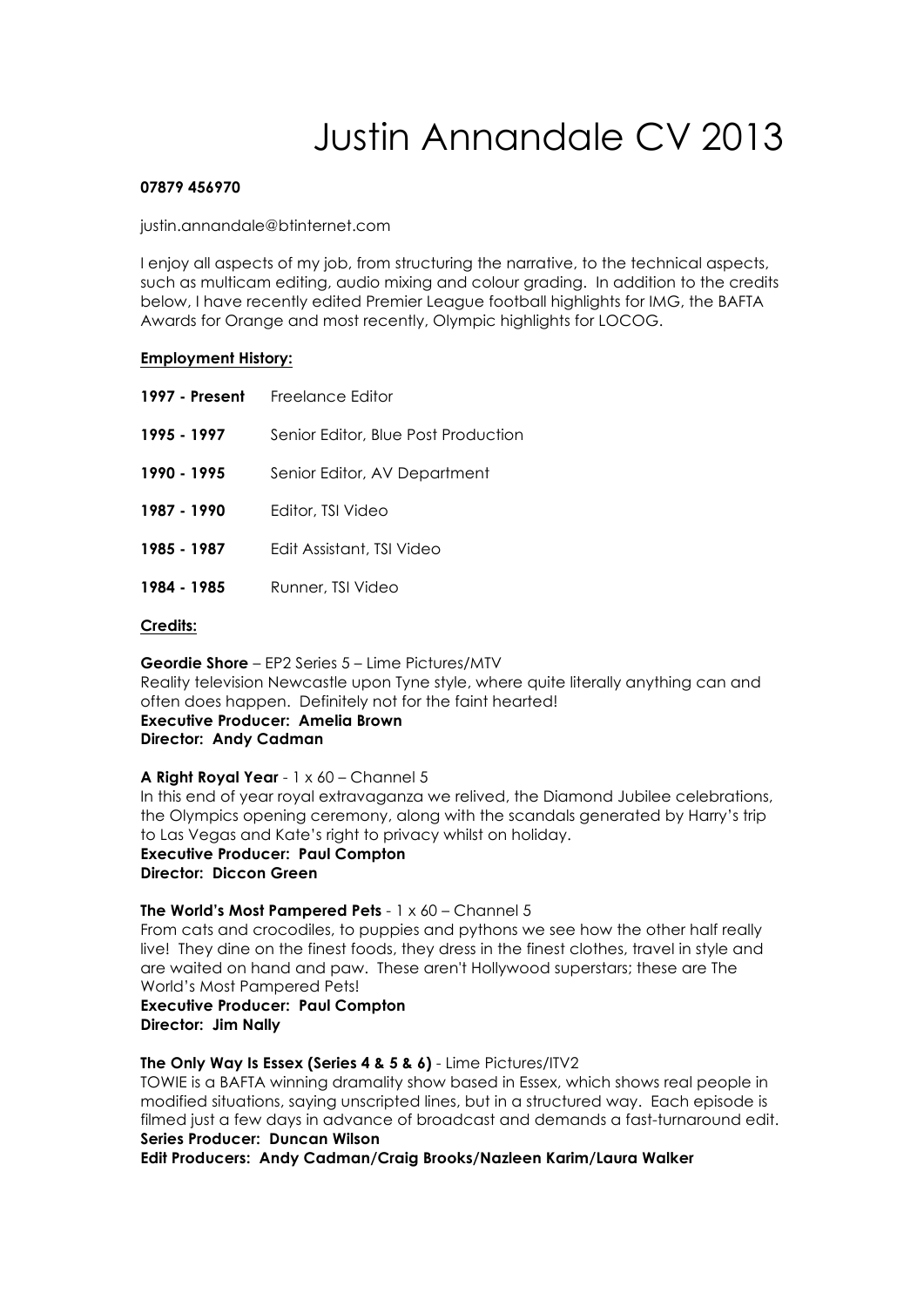#### **Gold Rush (Series 2 Behind The Scenes)** - 1 x 60 - Raw TV/Discovery Channel In this special, exclusive behind the scenes footage capturing the production of Gold Rush is revealed. Four film crews spread over 600 miles, battle the wilderness in Alaska and the Klondike to film every twist and turn of the three mining operations. **Series Producer: James Bates**

# **Squeamish** - 12 x 30 - Talkback Thames/Discovery Channel

Focusing on the strange and potentially shocking habits and innovations of people around the world.

# **Series Producer: Jonathon Holmes**

#### **Penn & Teller: Fool Us** - 7 x 60 - September Films/ITV1

Hosted by Jonathan Ross, the show sees the masters of magic, Penn & Teller, throw the gauntlet to magicians and illusionists to perform their most baffling trick in the hope of fooling the world's most famous magic double act. **Executive Producer: Peter Davey**

#### **Supersize Grime** - 6 x 60 - HCA/Channel 5

Narrated by Neil Morrissey, Supersize Grime offered a fascinating insight into the art of extreme cleaning and the true horrors of grime prevention as tidying crews from all over Britain deal with all manner of big dirty jobs.

# **Head of Production: Hamish Rieck**

#### **Fake Britain** - 15 x 45 - Screenchannel/BBC

From his 'Fake House' stuffed with counterfeit goods, presenter Dominic Littlewood reveals the true extent of forgeries, fakes and scams in the UK and the devastating effects these can have on the victims' lives.

**Executive Producer: Peter Lowe Director: Rowland Stone**

#### **Back On The Job** - 4 x 60 - Zig Zag/ITV4

Celebrities revisit their lives, as they knew it prior to success and fame. Featured in the series were Christian O'Connell, Shane Lynch, Joe Swash and Shaun Williamson, who met and worked with former colleagues and bosses, who reveal what they were really like as they first ventured into the world of work.

# **Director: Robin O'Sullivan**

# **Sex Lessons** - 10 x 30 - September Films/Channel 5

Poking gentle fun at sex education, whilst also highlighting its importance, through a mix of interviews, saucy and funny adverts from around the globe and cringe-worthy clips of genuine sex education videos from the past.

# **Executive Producer: Peter Davey Director: Emma Clarke**

# **Extreme Grimefighters** - 2 x 30 - HCA/Sky

Following council operatives in their personal quests to keep our nation clean and safe, whilst finding out how they got into their jobs and why they love them so much and how they deal with some of the disturbing things that they come across. **Director: Ben Gooder**

**Xtra Factor Series 6 "Best & Worst Auditions"** - 5 x 60 - Syco Talkback Thames/ITV2 At the end of Series 6, I was invited back to edit these five one-hour specials of the very best and worst of the year's auditions, along with some previously unseen auditions.

# **Director: Tom Davies**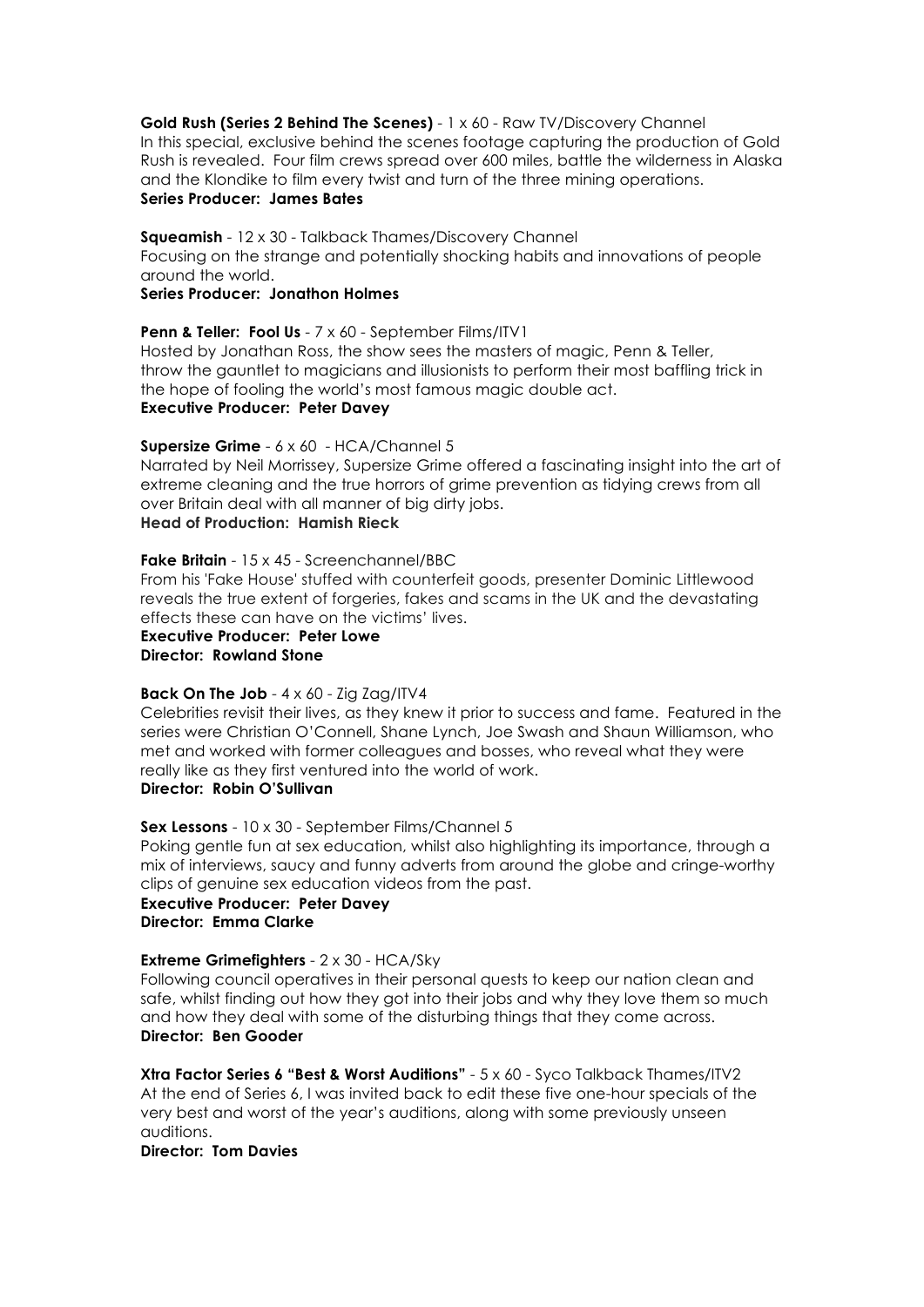#### **Xtra Factor "Rewind"** - 1 x 60 - Syco Talkback Thames/ITV2

Made as a prelude to this year's Series 6, Holly Willoughby took a trip down memory lane, looking back at the highs and lows of X Factor 2008. **Director: Tom Davies**

#### **Tonight Special: World's Best Diet** - 2 x 60 - ITV1

Two one-hour specials presented by Jonathan Maitland. Cheryl Baker, Linda Robson, Darren Gough and Carole Malone embarked on a journey around the world, taking on local diets to find out which one is most likely to induce the most weight loss. **Director: Claire Burnett**

**X-Factor & Xtra Factor Series 5** - Syco Talkback Thames/ITV1 & ITV2 Working as part of a team of editors, I edited for both ITV1 and ITV2's main outputs,

specifically working on the boot camp and judges' houses sections of Britain's most popular television talent show.

# **Director: Tim Dean**

#### **The Baron -** 1 x 60 - Two Four/ITV1

Malcolm McClaren, Mike Reid and Suzanne Shaw were uprooted from their celebrity lifestyles and transplanted to a remote Scottish fishing village, where they had to convince the residents that they had what it took to become their Baron. **Director: Maria Knowles**

#### **Off The Record/Girls Aloud** - 6 x 30 - Monkey Kingdom/

Channel 4 An exclusive look behind the scenes of the private and professional lives of one of the UK's most talked-about pop groups. **Director: Vicky Crawley**

# **Don't Move Improve** - 2 x 30 - Shine/ITV1

Home improvement show, in which experts assess people's houses and suggest ways to maximize their potential, from utilizing space to possible renovations.

## **Director: Alex Dundas**

# **Hider in the House (Series 1 & 2)** - 30 x 60 - Atit/Eyeworks /BBC2

Hider in the House is a multi award winning children's show. With the help of one parent, the children attempt to hide a mystery celebrity from the other parent for two days in their house, while undertaking various challenges to win great prizes. **Series Producer: Iain Wimbush**

#### **Saturday Night Lottery Show "Wright Around the World"** - BBC1

Ian Wright hosted the quiz in which six contestants vie for a round-the-world trip. Plus, the all-important National Lottery draws.

# **Director: Duncan Wilson**

# **Watchdog** - BBC1

Watchdog, the show that battles to fight on behalf of people who often have nowhere else to turn and has an undeniable reputation for getting justice for its viewers.

# **Various Directors**

# **Death Row Dogs** - 1 x 50 - Raw TV/Virgin 1 TV

This one-off special followed the cases of British dog owners, who are appealing against the destruction of their beloved animals and the wardens and policemen who are trying to rid our streets of dangerous dogs.

# **Director: Carla Francome**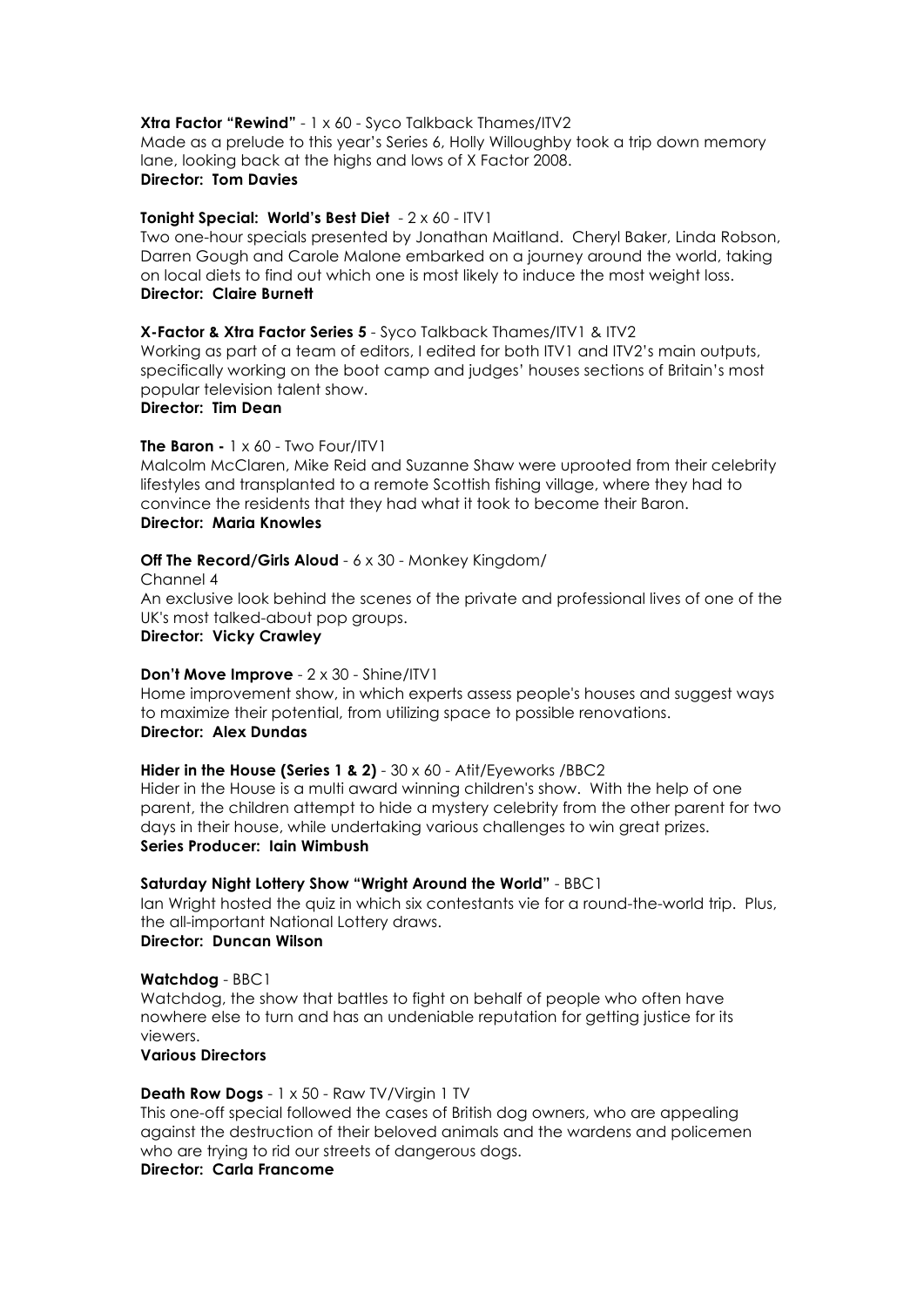#### **Street Crime Live** - 7 x 60 - North One/Channel 5

A bold and exciting new crime-fighting programme, operating live every week, which put the viewer on the police frontline. Presented by Donal MacIntyre, the series ran over seven weeks live on Five from cities across the UK with VT's onlined by me in London.

# **Series Editor: Cari Rosen**

**24 Hours with… Bobby Brown** - 1 x 30 - Two Four Prods/Hideous Prods/ITV1

Journalist Jamie Campbell spends a whole day in the company of a celebrity to gain an insight into their lifestyle and personality. He began by meeting up with American singer Bobby Brown, discussing the star's tough upbringing, marriage to songstress Whitney Houston and his 'bad boy' image.

# **Series Producer: Steve Kidgell**

**How to Blow a Billion** - 15 x 30 - Visual Voodoo/Bravo Looking at the high-octane lifestyles of the world's richest people, the programme showed the viewer what you could buy if you had more money than sense. **Director: Duncan Wilson**

#### **Excess in the City: Bonus Bonanza** - 1 x 60 - Granada/ITV1

Examining the lifestyles of the City workers, who share the £19 billion paid in annual bonuses each year. Plus, an insight into the industries that cater for the new super rich, including private jet-hire companies and travel firms that arrange luxurious weekend breaks. The programme also considers the impact of such bonuses on the rest of the working nation.

#### **Director: Claire Burnett**

#### **The British Comedy Awards** - Michael Hurll Television/ITV1

Annual awards' ceremony, celebrating notable comedians and entertainment performances from the previous year. Presented by Jonathan Ross. **Director: Ping Mudi**

#### **The Race** - 20 x 60 - ITV2

Backpacking challenge show, in which inexperienced travellers are paired up in boygirl teams and hitch round the world in a quest offering a  $£50,000$  prize for the winners. Presented by Keith Duffy.

# **Series Director: Martin Lord**

# **Shaker Maker** - 8 x 30 - Princess Prod/BBC3

Expert cocktail maker Ben toured around Britain meeting various people from vicars to naturists and taught them how to make cocktails with just the core ingredients found in their kitchen cupboards.

#### **Director: Harry Bell**

#### **Changing Lives** - 13 x 30 - Tern TV/UKTV

Presenter Natasha Stillwell visited residents of the Isle of Sky, who had swapped the normal everyday career ladder climbing lives on mainland Britain with all the modern conveniences and stresses, for an altogether more fulfilling existence away from it all on Sky.

#### **Director: Harry Bell**

#### **Fancy Me Island** - 15 x 30 - Visual Voodoo/Bravo

A summer holiday dating show from Ibiza, where young guys and gals had to compete on the beach, on the dance floor, well just about anywhere, to win an all expenses paid date.

# **Director: Viv Ellis**